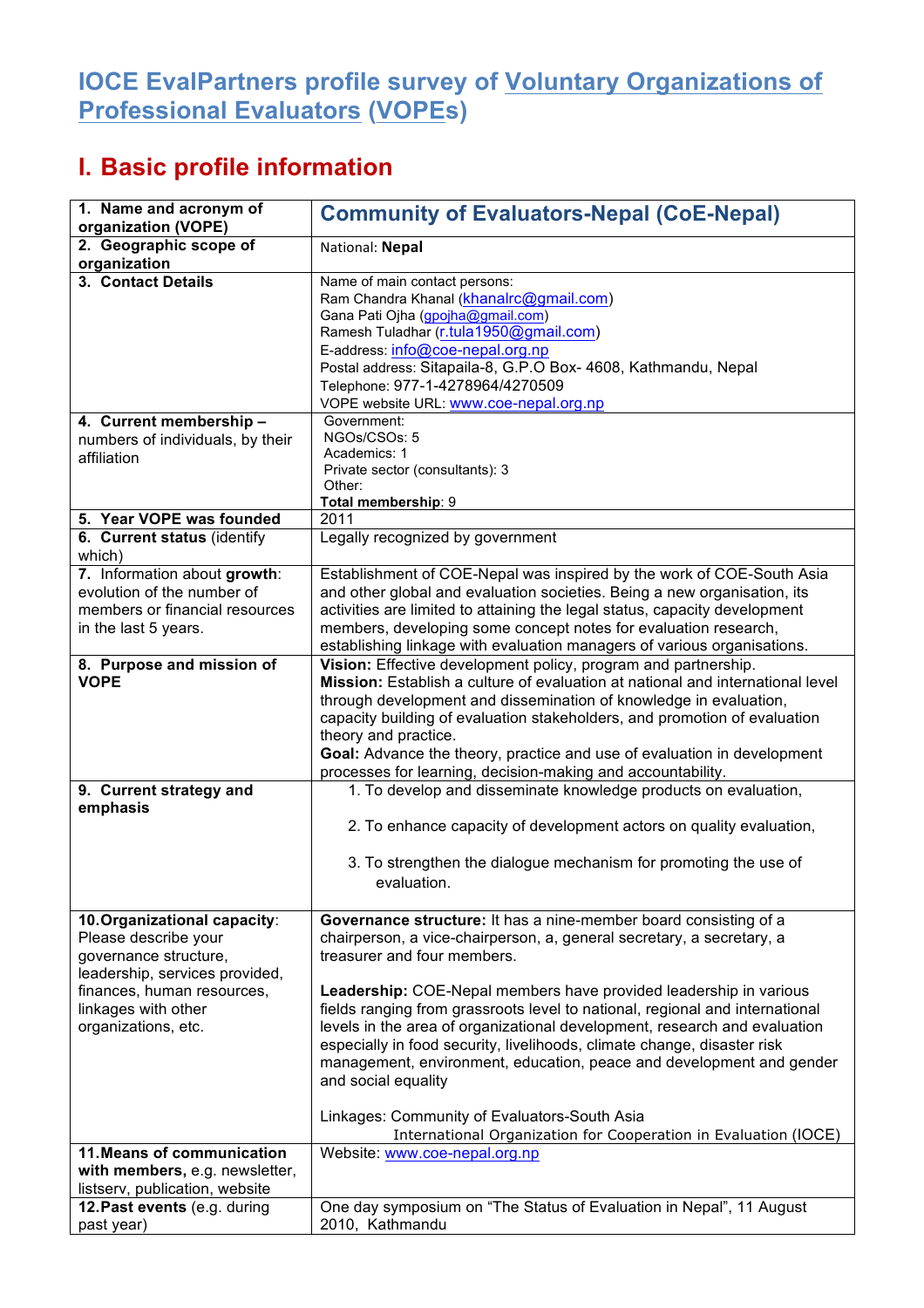| 13. Forthcoming key events/   | Event: Second international evaluation conclave in collaboration with |
|-------------------------------|-----------------------------------------------------------------------|
| conferences - dates, location | Community of Evaluators-South Asia                                    |
|                               | Date: February 26 - March 1, 2013 (Tentative)                         |
|                               | Venue: Kathmandu                                                      |
| 14. Name and e-address of     | Gana Pati Ojha                                                        |
| person submitting this        | Ram Chandra Khanal                                                    |
| information                   | Ramesh Tuladhar                                                       |
| 15. Date of this update       | 02 April 2012                                                         |
|                               |                                                                       |

## **II.Experience with Evaluation Capacity Building**

| 1. Background: Please provide<br>a brief history of the formation of<br>this organization (VOPE).<br>1.1 Who were/are the key<br>players?<br>1.2 How many members do you<br>have on your governing board/                                                                                                                                                                                                                                                                                                                                                                                                                                                                                                                                                           | The founding of Community of Evaluators (CoE), Nepal, was inspired by<br>the feedbacks received during the symposium on "The Status of Evaluation<br>in Nepal", held on 11 <sup>th</sup> August 2010 in Kathmandu and International<br>Evaluation Conclave in New Delhi on October 2010. CoE is a non-profit,<br>non-governmental, and non-partisan organization. The team comprises a<br>pool of evaluators, development practitioners, and academicians with<br>national and international work experience of over a decade. |
|---------------------------------------------------------------------------------------------------------------------------------------------------------------------------------------------------------------------------------------------------------------------------------------------------------------------------------------------------------------------------------------------------------------------------------------------------------------------------------------------------------------------------------------------------------------------------------------------------------------------------------------------------------------------------------------------------------------------------------------------------------------------|--------------------------------------------------------------------------------------------------------------------------------------------------------------------------------------------------------------------------------------------------------------------------------------------------------------------------------------------------------------------------------------------------------------------------------------------------------------------------------------------------------------------------------|
| committee?<br>1.3 What are the main existing<br>strengths that your VOPE is<br>trying to capitalize on?<br>1.4 What are the main<br>challenges that your VOPE is<br>trying to address?                                                                                                                                                                                                                                                                                                                                                                                                                                                                                                                                                                              | 1.1 Key Players: Dr. Ramesh Tuladhar, Dr. Gana Pati Ojha and Ram<br>Chandra Khanal<br>1.2 Members in Governing Board: 9<br>1.3 Existing Strengths: conducting research on evaluation for building<br>evaluation knowledge, organising international evaluation conclave<br>jointly with COE-South Asia<br>1.4 Challenges: Use of evaluation in project cycle management, develop<br>culture of evaluation practice                                                                                                             |
| 2. Organizational motivation:<br>What were/are the driving forces<br>of the VOPE and its historical<br>development?                                                                                                                                                                                                                                                                                                                                                                                                                                                                                                                                                                                                                                                 | Realization at individual/group level on increased need of quality evaluation<br>and need for effective planning and management of development                                                                                                                                                                                                                                                                                                                                                                                 |
| 3. Evaluation Capacity<br><b>Building: What has your VOPE</b><br>done to promote evaluation<br>(M&E) capacity?                                                                                                                                                                                                                                                                                                                                                                                                                                                                                                                                                                                                                                                      | National level networking, promotion of utilization focused evaluation,<br>meetings/workshops on evaluation                                                                                                                                                                                                                                                                                                                                                                                                                    |
| 4. Context / target entities:<br>More specifically, who are the<br>persons or institutions your<br>organization seeks to influence<br>(to strengthen evaluation<br>capacity)? For example:<br>4.1 Technical capacities to<br>supply quality evaluations,<br>partnering with experts, local<br>universities or others to<br>provide training for<br>members, etc.;<br>4.2 Strengthening VOPE<br>organizational capacity itself;<br>4.3 Enhancing the enabling<br>environment for evaluation,<br>including strengthening the<br>demand for and use of<br>evaluations by policy<br>makers;<br>4.4 Influencing governmental<br>policies related to evaluation,<br>evaluation designs and<br>implementation of M&E<br>systems, etc.<br>5. Public accountability: Is your | Target entities: Government, NGOs, training institutions and UN agencies<br>4.1 Strengthening the capacity of COE-Nepal itself to develop the capacity<br>of target entities in the area of evaluation<br>4.2 Promoting enabling environment to increase demand and use of<br>evaluation by policy makers<br>No so far.                                                                                                                                                                                                        |
| VOPE helping to strengthen<br>oversight and transparency of                                                                                                                                                                                                                                                                                                                                                                                                                                                                                                                                                                                                                                                                                                         |                                                                                                                                                                                                                                                                                                                                                                                                                                                                                                                                |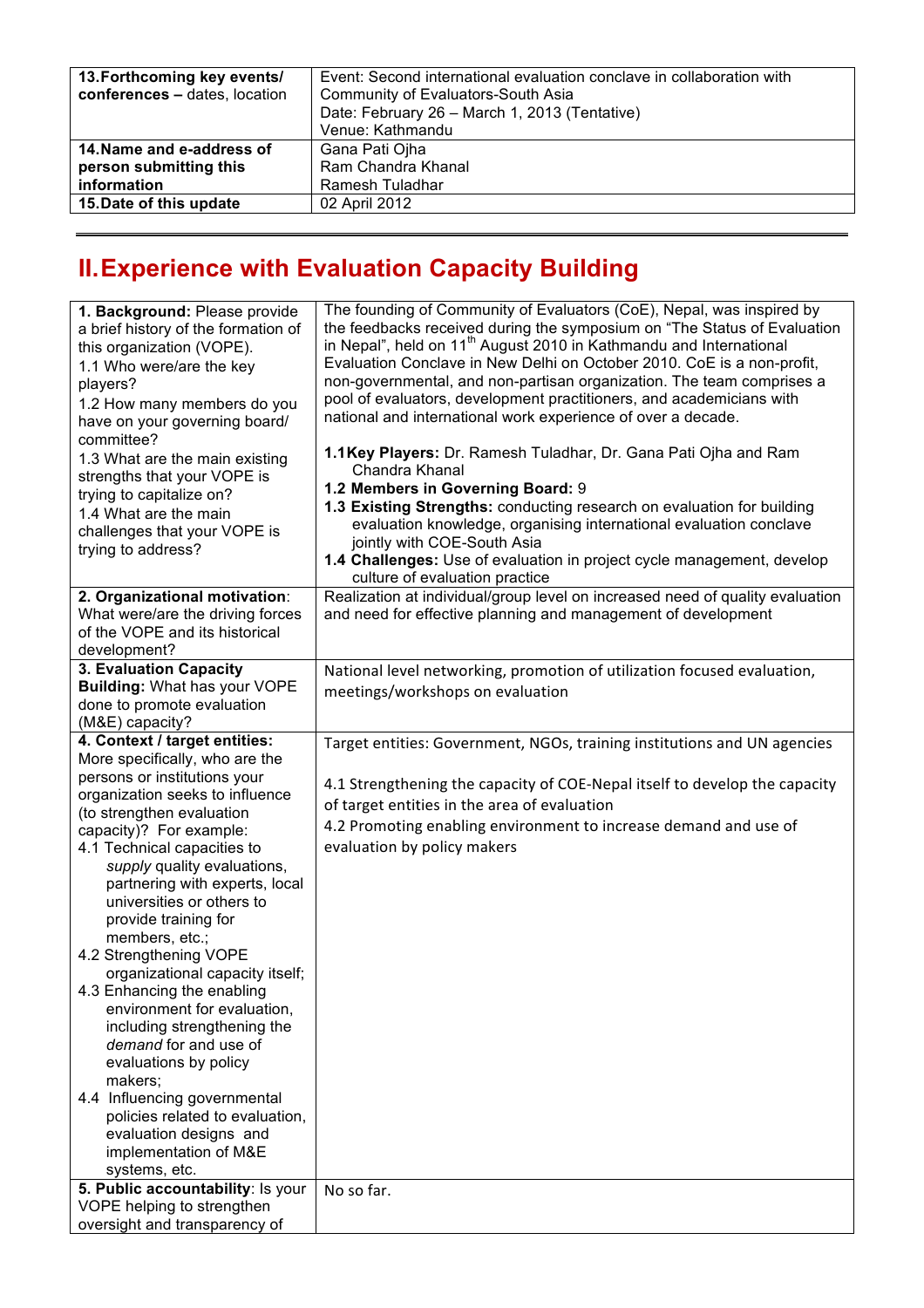| government programs? If so, in<br>what ways? Can you share any<br>success stories of evaluators or                       |                                                                                                                                                                                         |
|--------------------------------------------------------------------------------------------------------------------------|-----------------------------------------------------------------------------------------------------------------------------------------------------------------------------------------|
| others promoting public<br>accountability?                                                                               |                                                                                                                                                                                         |
| 6. More specifically, what are                                                                                           | <b>Thematic Areas:</b>                                                                                                                                                                  |
| some of the key themes for<br>which you advocate? For                                                                    | 1. Knowledge development                                                                                                                                                                |
| example, are you promoting<br>issues related to cultural<br>sensitivity, equity, social justice,                         | 1.1 Situation analysis of evaluation practices and uses in<br>Nepal,                                                                                                                    |
| empowerment, transformation,<br>gender, environment, poverty? If<br>so, please describe or attach<br>relevant documents. | 1.2 Review and synthesis of new knowledge, innovation and<br>trends in evaluation criteria, research methodology, and<br>evaluability assessment,                                       |
|                                                                                                                          | 1.3 Meta evaluations,                                                                                                                                                                   |
|                                                                                                                          | 1.4 Innovative and emerging evaluation research such as<br>appreciative inquiry, contribution analysis, socio-economic<br>impact,                                                       |
|                                                                                                                          | 1.5 Studies on the use of evaluation by stakeholders,                                                                                                                                   |
|                                                                                                                          | 1.6 Studies on the new dimensions in evaluation of specific<br>programmes such as climate change, disaster risk<br>management, security system reforms, peace and<br>development; etc., |
|                                                                                                                          | 1.7 Occasional papers on evaluation practices.                                                                                                                                          |
|                                                                                                                          | <b>Capacity Building</b><br>$\overline{2}$                                                                                                                                              |
|                                                                                                                          | 2.1 Basic and advance training on evaluation theory, tools and<br>techniques,                                                                                                           |
|                                                                                                                          | 2.2 Seminar/workshop/conference/conclave on evaluation<br>theory, practices, model, methods and emerging<br>approaches,                                                                 |
|                                                                                                                          | 2.3 Professional development trainings of evaluators on<br>evaluation standards, ethics, norms and code of conduct.                                                                     |
|                                                                                                                          | Promotion of evaluation theory and practices<br>3                                                                                                                                       |
|                                                                                                                          | 3.1 Networking with organizations working on the promotion of<br>evaluation,                                                                                                            |
|                                                                                                                          | 3.2 Advocacy for mainstreaming evaluation in the development<br>cycle,                                                                                                                  |
|                                                                                                                          | 3.3 Policy dialogue for the effective use of evaluation,                                                                                                                                |
|                                                                                                                          | 3.4 Establishment of ethics, standards, norms and code of<br>conducts in evaluation,                                                                                                    |
|                                                                                                                          | 3.5 Collaborative research and outreach national and with<br>international evaluation organizations,                                                                                    |
|                                                                                                                          | 3.6 Profiling of evaluators.                                                                                                                                                            |
|                                                                                                                          |                                                                                                                                                                                         |
| 7. Methods: Experiences in                                                                                               | Organizing conferences/workshop, conclave                                                                                                                                               |